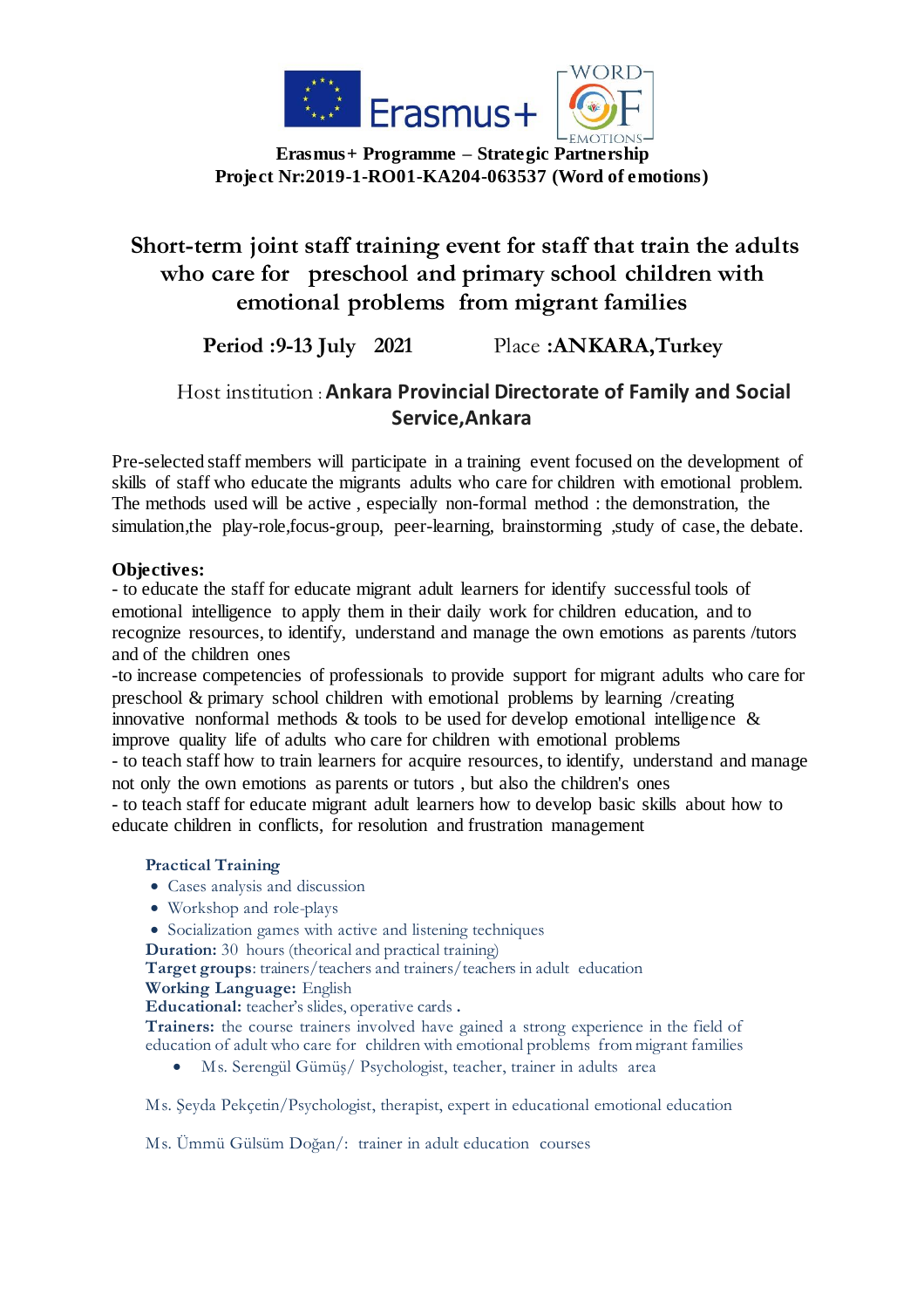

#### **Erasmus+ Programme – Strategic Partnership Project Nr:2019-1-RO01-KA204-063537 (Word of emotions)**

|           | 08:30-14:00     |                                                                           |
|-----------|-----------------|---------------------------------------------------------------------------|
|           |                 | Welcome meeting and briefing of activities (Facilatator Ikbal Karaman)    |
|           |                 |                                                                           |
|           |                 | Presentation of the course: objectives, contents and methods              |
|           |                 | Roundtable, ice breakers and Introduction to education of Emotional       |
|           |                 | Intelligence and educational system in Turkey                             |
|           |                 | -Ways to work with adults migrants the teaching of emotional intelligence |
|           |                 | of children into interactions                                             |
|           |                 | and learning activities at home by presenting informations about          |
|           |                 | productive strategies and critical                                        |
|           |                 | awareness to those social behaviors and psychological problems            |
|           |                 | -Education for adults & disadvantaged families of migrants -Turkish       |
|           |                 | expertise                                                                 |
|           |                 |                                                                           |
|           |                 |                                                                           |
|           |                 |                                                                           |
| 9 July    |                 |                                                                           |
| 2021      | $14:30 - 15:30$ | <b>LUNCH BREAK</b>                                                        |
|           |                 |                                                                           |
|           | $14,30 - 16:30$ |                                                                           |
|           |                 | Ankara Visit; Visiting local sites and attractions and key places.        |
|           | $16.30 - 17:00$ |                                                                           |
|           |                 |                                                                           |
|           |                 | Empathic and active listening - key aspect in emotional intelligence and  |
|           |                 | emotional education Interpersonal levels of emotional intelligence        |
|           |                 | Providing techniques and strategies for positive changes made by adults   |
| $10$ July |                 | migrants in children behaviors                                            |
| 2021      | 8,00-14:00      | Practical Exercises with expert teachers who work with migrant learners   |
|           |                 | How the adult migrant can focus the children back into a sense of         |
|           |                 | connection with life                                                      |
|           |                 | How the adult migrant uplifting children through gentle encouragement     |
|           |                 | and connection                                                            |
|           | $14:00 - 15:30$ | <b>LUNCH BREAK</b>                                                        |
|           | $15:30 - 16:30$ | Visit a kindergarten??                                                    |
|           |                 |                                                                           |
|           |                 | Analysis of daily emotional situations with children of migrants. How to  |
|           |                 | act with intelligence and how                                             |
| 11 July   |                 | to promote theirs? The importance of focusing. To want something is not   |
| 2021      | $08:00 - 14:00$ | to be able, to want something means to do.                                |
|           |                 | Main mistakes related to empathic and active listening communication      |
|           |                 | Conflicts resolution and frustration management in migrant families       |
|           |                 | Stress management, avoidance. Impulse control                             |
|           |                 | Making the learning fun, learning through play                            |
|           | 14:00-15:30     | <b>LUNCH BREAK</b>                                                        |